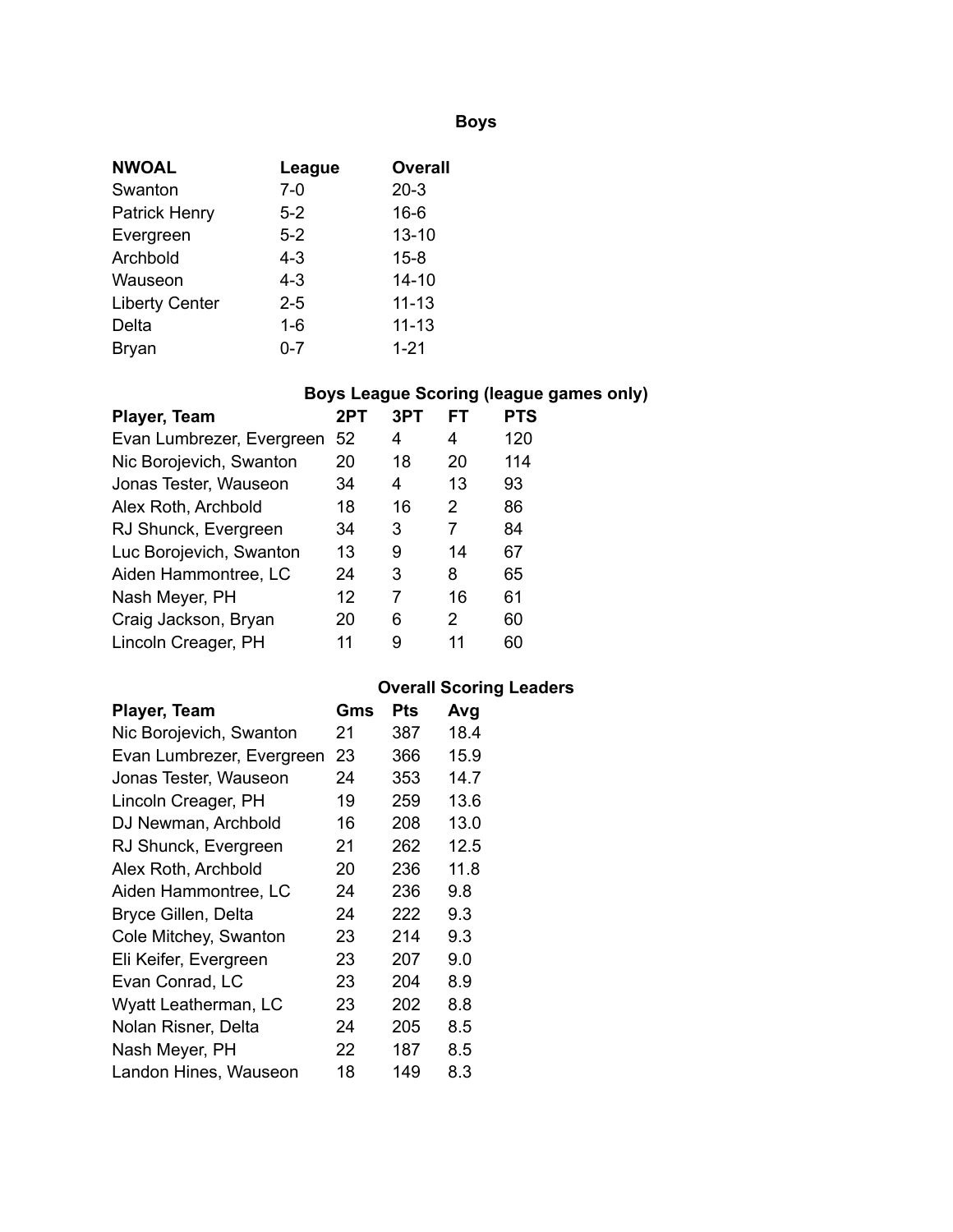### **Overall Rebounding Leaders**

| Player, Team              | Gms | <b>Total</b> | Avg |  |
|---------------------------|-----|--------------|-----|--|
| Evan Conrad, LC           | 23  | 219          | 9.5 |  |
| Will Seedorf, PH          | 22  | 157          | 7.1 |  |
| DJ Newman, Archbold       | 16  | 105          | 6.6 |  |
| Aiden Behrman, PH         | 22  | 141          | 6.4 |  |
| RJ Shunck, Evergreen      | 21  | 133          | 6.3 |  |
| Jonas Tester, Wauseon     | 24  | 149          | 6.2 |  |
| Nic Borojevich, Swanton   | 21  | 114          | 5.4 |  |
| Evan Lumbrezer, Evergreen | 23  | 121          | 5.3 |  |
| Landon Hines, Wauseon     | 18  | 92           | 5.1 |  |
|                           |     |              |     |  |

#### **Overall Assist Leaders**

| Player, Team              | Gms | Ast. | Avg |
|---------------------------|-----|------|-----|
| Evan Lumbrezer, Evergreen | 23  | 99   | 4.3 |
| Landon Johnson, PH        | 22  | 72   | 3.3 |
| Alex Roth, Archbold       | 20  | 56   | 2.8 |
| Eli Keifer, Evergreen     | 23  | 65   | 2.8 |
| Luc Borojevich, Swanton   | 23  | 65   | 2.8 |
| Jonas Tester, Wauseon     | 24  | 64   | 2.7 |
| Jude Armstrong, Wauseon   | 22  | 51   | 2.3 |
| DJ Newman, Archbold       | 16  | 34   | 2.1 |
| Landen Kruse, LC          | 24  | 50   | 2.1 |

#### **Overall Steals Leaders**

| Player, Team                 |     | <b>Gms</b> Steals Avg |      |
|------------------------------|-----|-----------------------|------|
| Evan Lumbrezer, Evergreen 23 |     | 83                    | -3.6 |
| Luc Borojevich, Swanton      | -23 | 54                    | 2.3  |

### **Shooting Leaders (minimum 50 attempts)**

| Player, Team                    | Made | Att | %    |
|---------------------------------|------|-----|------|
| Matt Shaw, Wauseon              | 48   | 81  | 59.3 |
| Lathan Pawlowicz, Swanton       | 35   | 60  | 58.3 |
| Kaden Rosebrook, PH             | 34   | 59  | 57.6 |
| Gavin Bailey, Archbold          | 42   | 73  | 57.5 |
| RJ Shunck, Evergreen            | 116  | 203 | 57.1 |
| DJ Newman, Archbold             | 89   | 158 | 56.3 |
| Evan Lumbrezer, Evergreen       | 154  | 275 | 56.0 |
| Ashton Kammeyer, Archbold 35    |      | 63  | 55.6 |
| Tyson Woodring, Evergreen       | 38   | 69  | 55.0 |
| Tyler Hurst, Archbold           | 45   | 82  | 54.9 |
| Ethan Loeffler, Evergreen       | 39   | 71  | 54.9 |
| Josh Tresnan-Reighard, Delta 66 |      | 123 | 53.7 |
| Landon Hines, Wauseon           | 65   | 132 | 49.2 |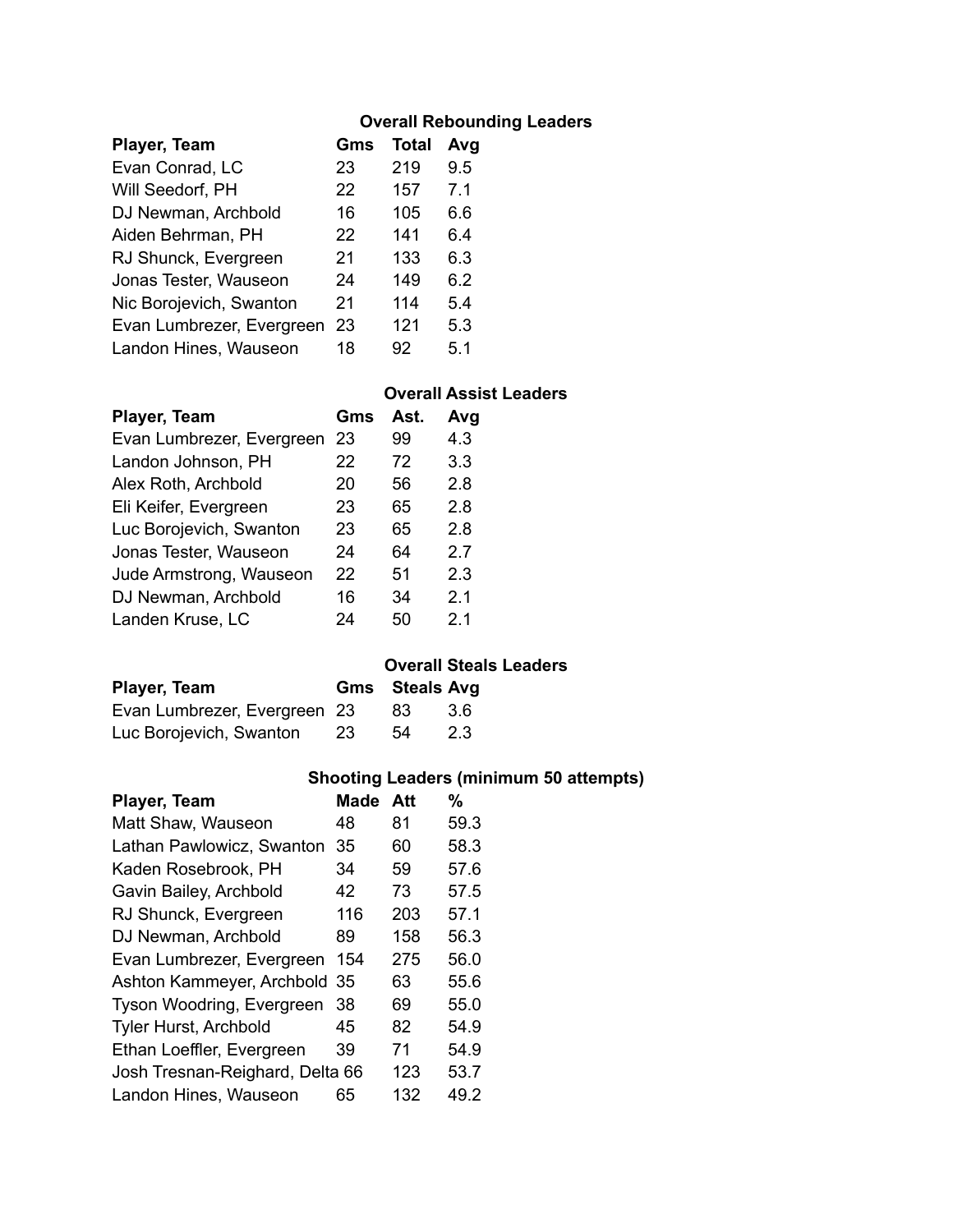| Will Seedorf, PH        | 45  | 93  | 48.4 |
|-------------------------|-----|-----|------|
| Riley Chapa, LC         | 32  | 69  | 46.4 |
| Justin Ruple, Delta     | 39  | 85  | 45.9 |
| Cade Brenner, Archbold  | 56  | 124 | 45.2 |
| Nic Borojevich, Swanton | 124 | 278 | 44.6 |

|  | <b>3-Point Shooting</b> |  |
|--|-------------------------|--|
|  |                         |  |

| Player, Team             | Made | Att | %    |
|--------------------------|------|-----|------|
| Cade Brenner, Archbold   | 36   | 74  | 48.6 |
| Lincoln Creager, PH      | 40   | 89  | 44.9 |
| Eli Keifer, Evergreen    | 26   | 65  | 40.0 |
| Carson Burt, Wauseon     | 14   | 38  | 36.8 |
| Nic Borojevich, Swanton  | 42   | 115 | 36.5 |
| Alex Roth, Archbold      | 41   | 113 | 36.3 |
| Brady Johns, Archbold    | 21   | 58  | 36.2 |
| Justin Ruple, Delta      | 12   | 34  | 35.3 |
| Nash Meyer, PH           | 23   | 66  | 34.8 |
| Tyson Rodriguez, Wauseon | 25   | 72  | 34.7 |
| Jayden Seiler, Archbold  | 26   | 76  | 34.2 |

|                         |      |     | <b>Free Throw Shooting</b> |
|-------------------------|------|-----|----------------------------|
| Player, Team            | Made | Att | %                          |
| Bryce Gillen, Delta     | 24   | 30  | 80.0                       |
| Landon Johnson, PH      | 67   | 86  | 77.9                       |
| Lincoln Creager, PH     | 51   | 67  | 76.1                       |
| Kaden Rosebrook, PH     | 47   | 62  | 75.8                       |
| Nic Borojevich, Swanton | 97   | 128 | 75.8                       |
| Cole Mitchey, Swanton   | 59   | 79  | 74.7                       |
| Sam Herold, Bryan       | 32   | 43  | 74.4                       |

**Girls**

| <b>NWOAL</b>          | League  | <b>Overall</b> |
|-----------------------|---------|----------------|
| <b>Bryan</b>          | $7-0$   | $18 - 5$       |
| Wauseon               | $6 - 1$ | $22 - 4$       |
| Archbold              | $5-2$   | $15-9$         |
| <b>Liberty Center</b> | $4 - 3$ | $14 - 10$      |
| Evergreen             | $3 - 4$ | $13 - 11$      |
| Delta                 | $2 - 5$ | $6 - 16$       |
| <b>Patrick Henry</b>  | 1-6     | $4 - 18$       |
| Swanton               | $0 - 7$ | $9 - 14$       |

**Girls League Scoring (league games only)**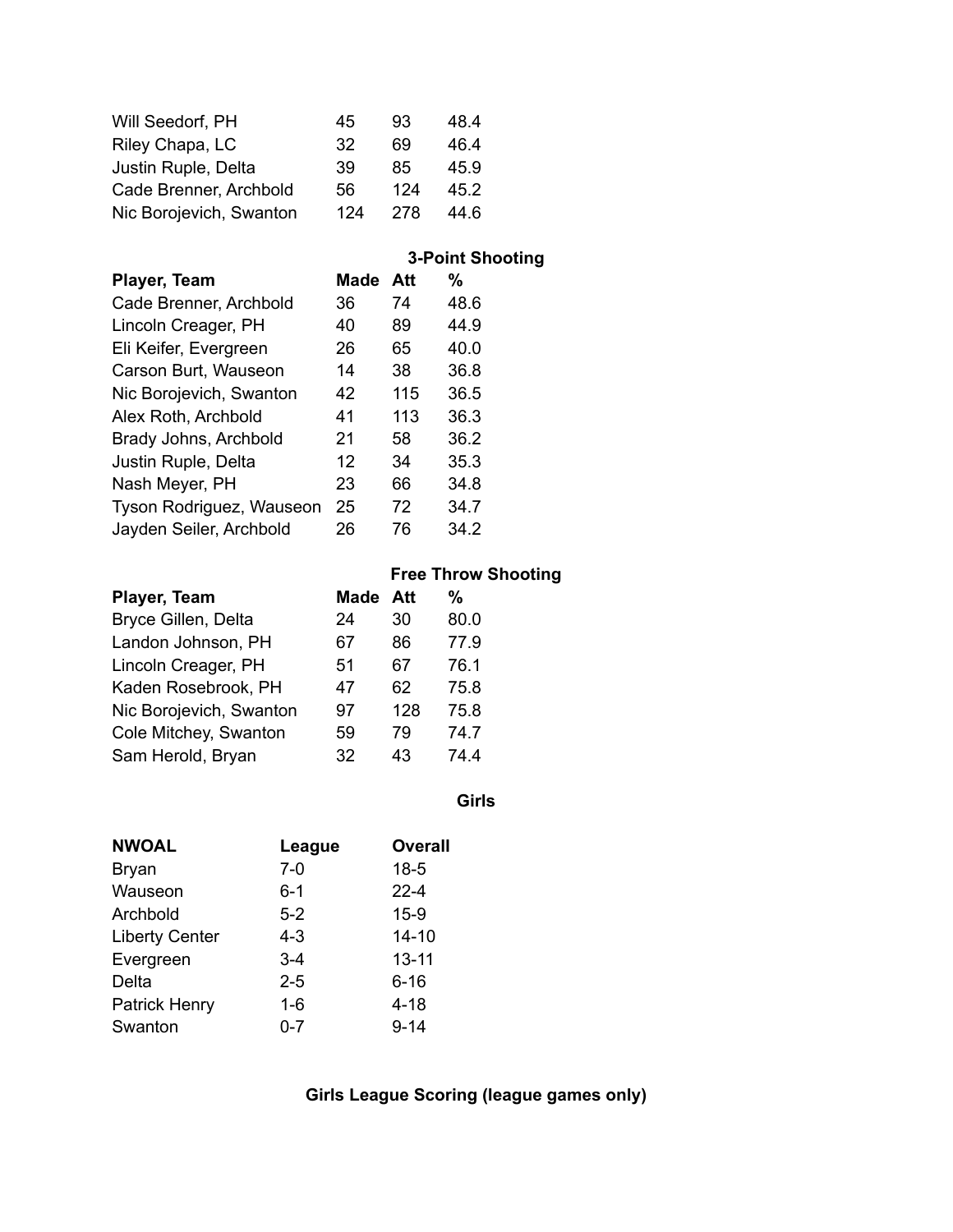| Player, Team            | 2PT | 3PT | FT | PTS |
|-------------------------|-----|-----|----|-----|
| Marisa Seiler, Wauseon  | 49  | 13  | 30 | 167 |
| Bekah Bowser, Evergreen | 14  | 23  | 14 | 111 |
| Leah McQuade, Archbold  | 37  | 1   | 16 | 93  |
| Reese Grothaus, Bryan   | 19  | 14  | 9  | 89  |
| Macy Chamberlain, Ever  | 31  | 3   | 18 | 89  |
| Autumn Pelok, Wauseon   | 15  | 11  | 16 | 79  |
| Hayley Meyer, Wauseon   | 27  | O   | 24 | 78  |
| Khloe Weber, Delta      | 22  | 3   | 16 | 69  |
| Karsyn Weber, PH        | 17  | 7   | 13 | 68  |
| Delilah Taylor, Bryan   | 14  | 11  | 4  | 65  |
| Peyton Armey, LC        | 9   | 10  | 14 | 62  |

#### **Overall Scoring Leaders**

| Gms | Pts | Avg  |
|-----|-----|------|
| 26  | 564 | 21.7 |
| 24  | 422 | 17.6 |
| 10  | 151 | 15.1 |
| 23  | 294 | 12.8 |
| 23  | 272 | 11.8 |
| 26  | 308 | 11.8 |
| 23  | 269 | 11.7 |
| 24  | 242 | 10.1 |
| 22  | 202 | 9.2  |
| 22  | 198 | 9.0  |
| 20  | 170 | 8.5  |
| 24  | 196 | 8.2  |
|     |     |      |

### **Overall Rebounding Leaders Player, Team Gms Total Avg** Marisa Seiler, Wauseon 26 213 8.2 Hayley Meyer, Wauseon 23 164 7.1 Addison Ricker, Evergreen 24 163 6.8 Macy Chamberlin, Ever 24 156 6.5 Frankie Nelson, Swanton 10 64 6.4 Khloe Weber, Delta  $22$  138 6.3 Lucy Serna, Evergreen 24 151 6.3 Katie Floyd, Swanton 23 140 6.1 Olivia Smith, Delta 22 123 5.6 Karsyn Weber, PH 22 121 5.5 Kailee Thiel, Bryan 23 120 5.2 Sophia Burres, Delta 22 112 5.1

**Overall Assist Leaders**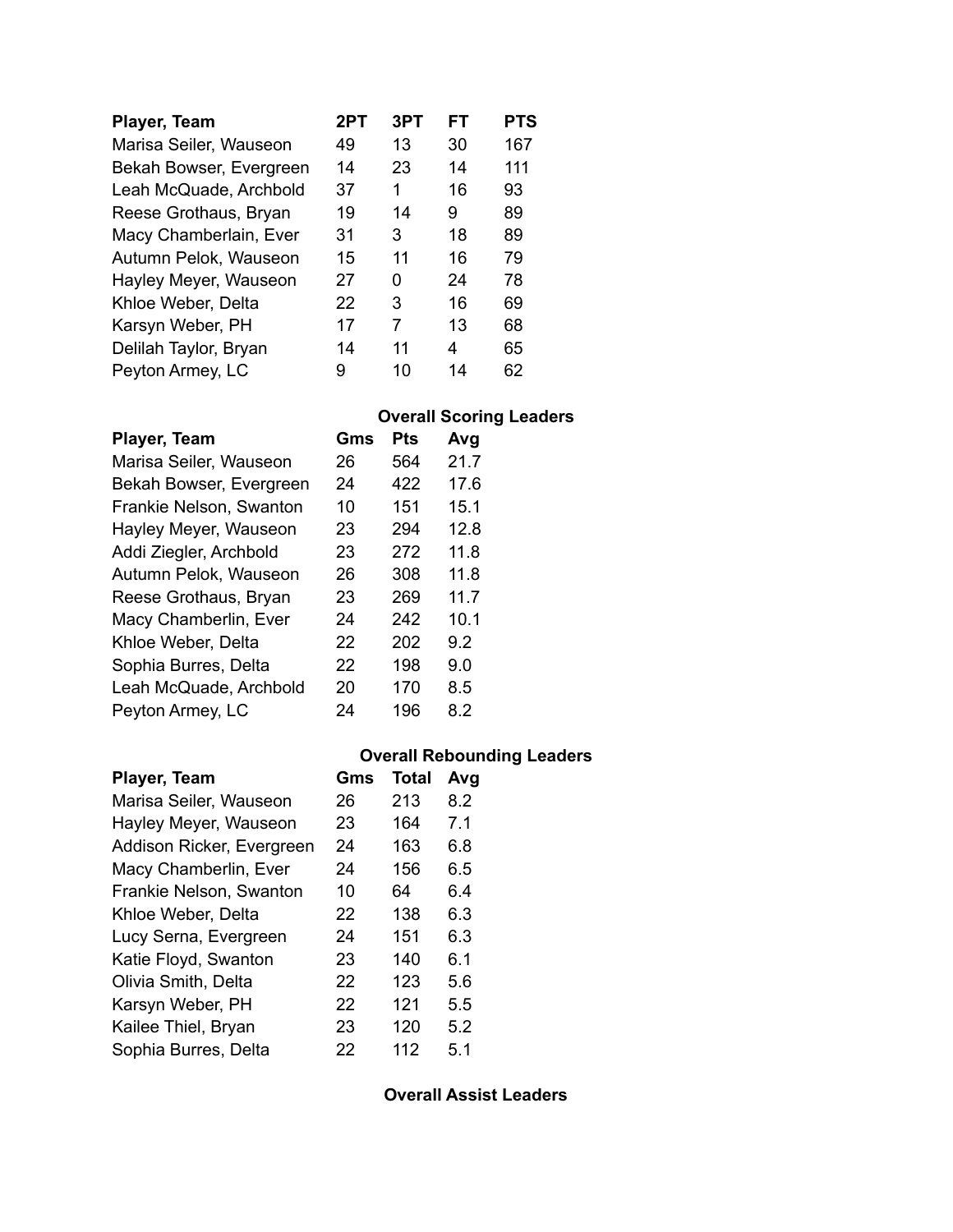| Player, Team             | Gms | Ast | Avg     |
|--------------------------|-----|-----|---------|
| Marisa Seiler, Wauseon   | 26  | 98  | 3.8     |
| Addison Moyer, Archbold  | 24  | 75  | 3.1     |
| Kadence Carroll, Wauseon | 26  | 75  | 2.9     |
| Bekah Bowser, Evergreen  | 24  | 67  | 2.8     |
| Autumn Pelok, Wauseon    | 26  | 71  | 2.7     |
| Sophia Burres, Delta     | 22  | 53  | 2.4     |
| Macy Chamberlin, Ever    | 24  | 55  | 2.3     |
| Alaina Pelland, Swanton  | 23  | 53  | 2.3     |
| Delilah Taylor, Bryan    | 23  | 51  | 2.2     |
| Frankie Nelson, Swanton  | 10  | 22  | $2.2\,$ |
| Reese Grothaus, Bryan    | 23  | 49  | 2.1     |
| Madison Prigge, PH       | 21  | 42  | 2.0     |

### **Overall Steals Leaders**

| Gms |    |                   |
|-----|----|-------------------|
| 10  | 39 | 3.9               |
| 23  | 64 | 2.8               |
| 22  | 57 | 2.6               |
| 23  | 59 | 2.6               |
| 23  | 58 | 2.5               |
| 24  | 59 | 2.5               |
| 22  | 54 | 2.4               |
| 23  | 52 | 2.3               |
| 24  | 52 | 2.3               |
| 26  | 59 | 2.3               |
| 24  | 52 | 2.2               |
| 23  | 50 | 2.2               |
| 22  | 47 | 2.1               |
|     |    | <b>Steals Avg</b> |

|                        |      |       | <b>Shooting Leaders</b> |
|------------------------|------|-------|-------------------------|
| Player, Team           | Made | - Aff | %                       |
| Hayley Meyer, Wauseon  | 117  | 184   | 63.6                    |
| Marisa Seiler, Wauseon | 215  | 480   | 44.8                    |
| Kailey Blanton, LC     | 40   | 91    | 44.0                    |
| Reese Grothaus, Bryan  | 100  | 234   | 42.7                    |
| Addi Ziegler, Archbold | 99   | 237   | 41.8                    |
| Sophie Rupp, Archbold  | 25   | 61    | 41 0                    |
| Kailee Thiel, Bryan    | 61   | 149   | 40.9                    |
| Autumn Pelok, Wauseon  | 107  | 266   | 40.2                    |
| Alani Haas, Delta      | 67   | 167   | 40.1                    |

|  |  | <b>3-Point Shooting</b> |  |
|--|--|-------------------------|--|
|  |  |                         |  |

| Player, Team | Made Att | % |
|--------------|----------|---|
|              |          |   |